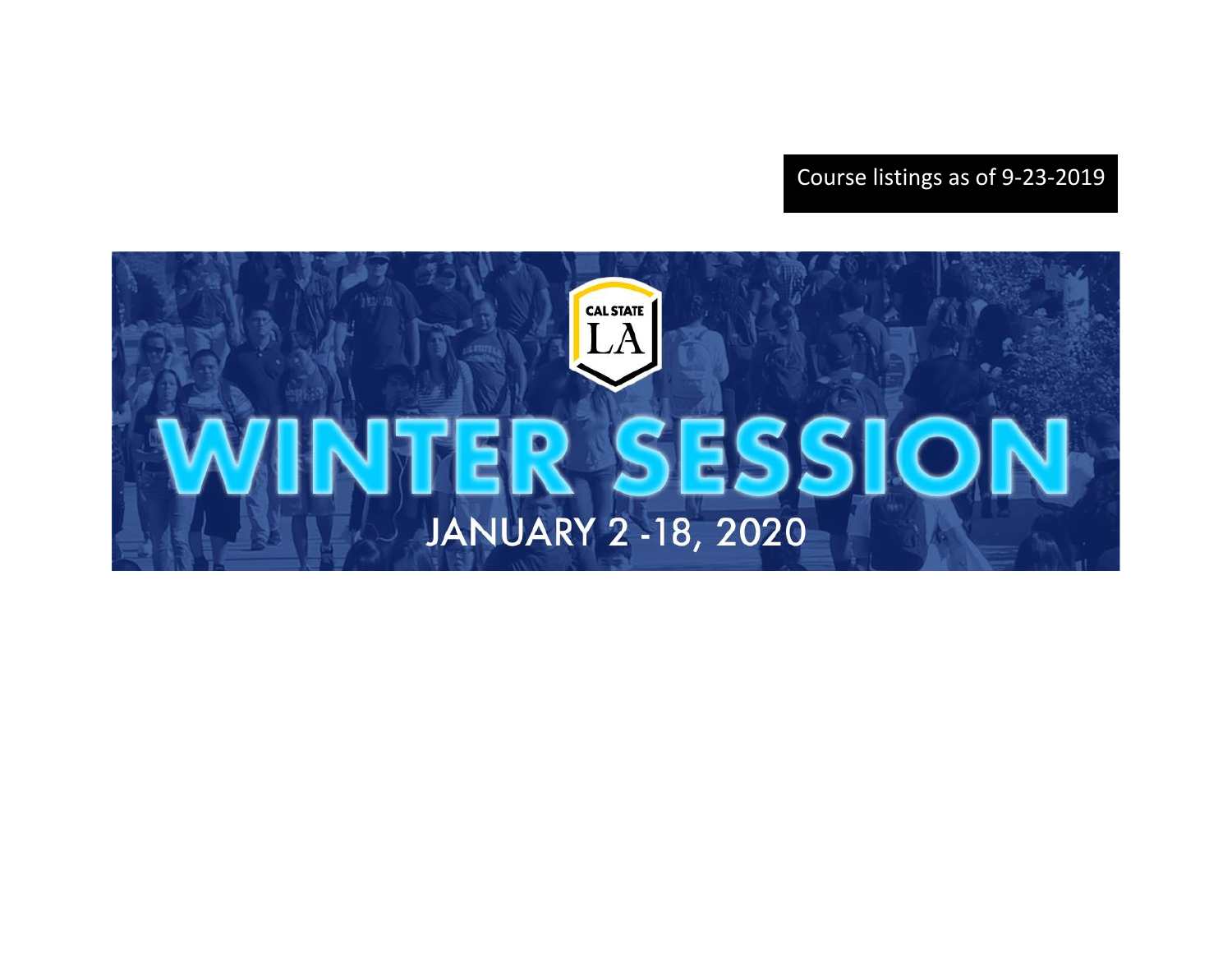| Subj        | Cat  | <b>Sect</b> | #     | Class    Buildi<br>ng | Room          | Days        | <b>Start</b><br><b>Time</b> | <b>End Time Title</b> |                                                      | <b>Name</b>               | <b>Min</b>     | Units GE ATTR                         | <b>Mode</b>  |
|-------------|------|-------------|-------|-----------------------|---------------|-------------|-----------------------------|-----------------------|------------------------------------------------------|---------------------------|----------------|---------------------------------------|--------------|
| <b>ART</b>  | 3560 | 80          | 10008 | OFFC                  | <b>ONLINE</b> | <b>TBA</b>  |                             |                       | <b>WRITTEN EXPRESSION IN ARTS</b>                    | Solis, Benito Rustic      | 3              |                                       | <sup>o</sup> |
|             |      |             |       |                       |               |             |                             |                       |                                                      |                           |                |                                       |              |
| COMM        | 1200 | 80          | 10042 | <b>MUS</b>            | 108           | <b>MTWR</b> |                             |                       | 08:00 AM   11:45 AM   ARGUMENTATION                  |                           | 3              | GE A3: Critical Thinking & Comp       | F            |
| COMM        | 2500 | 80          | 10043 | <b>MUS</b>            | 109           | <b>MTWR</b> | 08:00 AM                    |                       | 11:45 AM COMM ID CULTURE                             |                           | 3              | <b>GE C2: Humanities</b>              | E            |
| COMM        | 3720 | 80          | 10041 | <b>MUS</b>            | 109           | <b>MTWR</b> | 05:00 PM                    |                       | 08:45 PM MEDIA COMM & ENVIRONMENT                    |                           | 3              | GE UD D: Social Science               |              |
| COMM        | 3850 | 80          | 10044 | <b>MUS</b>            | 108           | <b>MTWR</b> | 12:30 PM                    |                       | 04:15 PM COMM OF RACE, CLASS, GENDER                 |                           | 3              | GE UD C: Arts & Humanities            |              |
| ML          | 3003 | 80          | 10050 | OFFC                  | ONLINE        | <b>TBA</b>  |                             |                       | <b>CONTEMPORARY SPAIN</b>                            | Marin, Paola              | 3              | <b>GE UD D: Social Science</b>        | O            |
| <b>BUS</b>  | 4150 | 80          | 10066 | <b>OFFC</b>           | <b>ONLINE</b> | <b>TBA</b>  |                             |                       | CONTEMP ISSUES GLOBAL BUSINESS                       |                           | 3              |                                       | O            |
| <b>CIS</b>  | 4520 | 80          | 10058 | OFFC                  | ONLINE        | <b>TBA</b>  |                             |                       | <b>ERP TECHNOLOGY</b>                                | Wang, Ming                | $\mathbf{1}$   |                                       | $\Omega$     |
| <b>CIS</b>  | 5860 | 80          | 10059 | <b>OFFC</b>           | <b>ONLINE</b> | <b>TBA</b>  |                             |                       | INFO SYS PROJECT & CHANGE MGMT                       | Aryal, Arun               | 3              |                                       | O            |
|             |      |             |       |                       |               |             |                             |                       |                                                      | Martinez del Angel, Marco |                |                                       |              |
| ECON        | 3060 | 80          | 10067 | <b>SH</b>             | 363           | <b>MTWR</b> |                             |                       | 08:00 AM   11:45 AM STAT FOR BUSINESS ANALYSIS       | Antonio                   | 3              | GE UD B:Nat Sci & Quant Reason        |              |
| FIN         | 3030 | 80          | 10045 | OFFC                  | ONLINE        | <b>TBA</b>  |                             |                       | <b>BUSINESS FINANCE</b>                              | Tan, Chee-Sum             | $\overline{3}$ |                                       | $\Omega$     |
| <b>MGMT</b> | 3080 | 80          | 10071 | <b>SH</b>             | 138           | <b>MTWR</b> |                             |                       | 12:30 PM   04:15 PM   BUS RESPONSIBILITIES IN SOC    | Cardenas.Frank Charles    | 3              | <b>GE UD C: Arts &amp; Humanities</b> | н            |
| MGMT        | 3080 | 80          | 10071 | <b>OFFC</b>           | <b>ONLINE</b> | <b>TBA</b>  |                             |                       | <b>BUS RESPONSIBILITIES IN SOC</b>                   | Cardenas, Frank Charles   | 3              | GE UD C: Arts & Humanities            | Η            |
| MGMT        | 4154 | 80          | 10053 | <b>SH</b>             | 138           | <b>MTWR</b> |                             |                       | 08:00 AM   11:45 AM   SPECIAL TOPICS IN MANAGEMENT   | Blaszczynski, Carol A     | 3              |                                       | E            |
| <b>MGMT</b> | 5101 | 80          | 10054 | <b>SH</b>             | 138           | <b>MTWR</b> | 05:00 PM                    |                       | 06:00 PM MANAGEMENT & ORG BEHAVIOR                   | Avramchuk, Andre S        | $\overline{3}$ |                                       | E            |
|             |      |             |       |                       |               |             |                             |                       |                                                      | Sharpe, Stacey-Ann        |                |                                       |              |
| MKT         | 3100 | 80          | 10060 | OFFC                  | ONLINE        | <b>TBA</b>  |                             |                       | PRINCIPLES OF MARKETING                              | Kaydeen                   | 3              |                                       | O            |
| MKT         | 3100 | 81          | 10061 | OFFC                  | ONLINE        | <b>TBA</b>  |                             |                       | PRINCIPLES OF MARKETING                              | Tofighi, Maryam           | $\overline{3}$ |                                       | O            |
| MKT         | 3200 | 80          | 10062 | OFFC                  | ONLINE        | TBA         |                             |                       | HIGH PERFORM PROF SKILLS                             |                           | $\overline{3}$ |                                       | $\Omega$     |
| <b>MKT</b>  | 3210 | 80          | 10063 | OFFC                  | ONLINE        | TBA         |                             |                       | PERSONAL SELLING                                     | Nguyen, Carlin Andrew     | $\overline{3}$ |                                       | O            |
| мкт         | 3950 | 80          | 10064 | <b>OFFC</b>           | <b>ONLINE</b> | <b>TBA</b>  |                             |                       | COMUNITY BASED SOCIAL MARKETNG                       | Ucok Hughes, Mine Esin    | 3              | <b>GE UD D: Social Science</b>        | O            |
| MKT         | 4449 | 80          | 10069 | OFFC                  | <b>ONLINE</b> | <b>TBA</b>  |                             |                       | <b>MARKETING STRATEGY</b>                            | Kim, Ik Suk               | 3              |                                       | $\Omega$     |
| мкт         | 4461 | 80          | 10065 | <b>OFFC</b>           | ONLINE        | <b>TBA</b>  |                             |                       | MARKETING RESEARCH-QUALITATIVE                       | Nishizaki, Santor Sean    | 3              |                                       | O            |
| MKT         | 5420 | 80          | 10070 | OFFC                  | ONLINE        | <b>TBA</b>  |                             |                       | <b>BRAND STRATEGY SEMINAR</b>                        | Kim, Ik Suk               | $\overline{3}$ |                                       | O            |
| EDSP        | 3010 | 80          | 10055 | OFFC                  | <b>ONLINE</b> | <b>TBA</b>  |                             |                       | DISAB IN CONTEMP SOCIETY                             | Michell, Gina Nicole      | 3              | <b>GE UD D: Social Science</b>        | O            |
| <b>EDSP</b> | 5800 | 80          | 10056 | OFFC                  | ONLINE        | TBA         |                             |                       | RESEARCH METHODS SPEC EDUC                           | Ricci, Leila Ansari       | $\overline{3}$ |                                       | $\Omega$     |
| CHDV        | 3210 | 80          | 10073 | KH                    | B4013         | <b>MTWR</b> | 12:30 PM                    | 04:15 PM              | URBAN FAMILIES AND RESILIENCE                        | Montes, Zitlali           | $\overline{3}$ | <b>GE UD D: Social Science</b>        |              |
| CHDV        | 4300 | 80          | 10074 | KH                    | B2014         | <b>MTWR</b> |                             |                       | 06:00 PM   09:45 PM   PARENT-CHILD DEVEL OVER FAMILY | Lopez, Edward Michael     | 3              |                                       | F            |
| <b>CHDV</b> | 4960 | 80          | 10075 | KH                    | B4014         | <b>MTWR</b> |                             |                       | 05:00 PM 08:45 PM SENIOR SEMINAR                     | Jung, Matthew             | $\overline{3}$ |                                       | E            |
| <b>CRIM</b> | 3010 | 80          | 10007 | OFFC                  | ONLINE        | <b>TBA</b>  |                             |                       | WRITTEN COMM IN CRIMINAL JUST                        | Velazquez, Elizabeth      | $\overline{3}$ |                                       | O            |
| <b>CRIM</b> | 3300 | 80          | 10006 | OFFC                  | ONLINE        | <b>TBA</b>  |                             |                       | CRIMINAL JUSTICE RESEARCH                            | Phillips, Jeffry Randall  | 3              |                                       | O            |
| CRIM        | 4700 | 80          | 10072 | OFFC                  | ONLINE        | TBA         |                             |                       | WOMEN AND CRIME                                      | Smolter, Nicole Lynne     | $\overline{3}$ |                                       | O            |
| <b>NTRS</b> | 3170 | 80          |       | 10002 OFFC            | ONLINE        | TBA         |                             |                       | FUNDAMNTALS HUMAN NUTRITION                          | Hillstrom, Kathryn Amanda | 3              |                                       | 0            |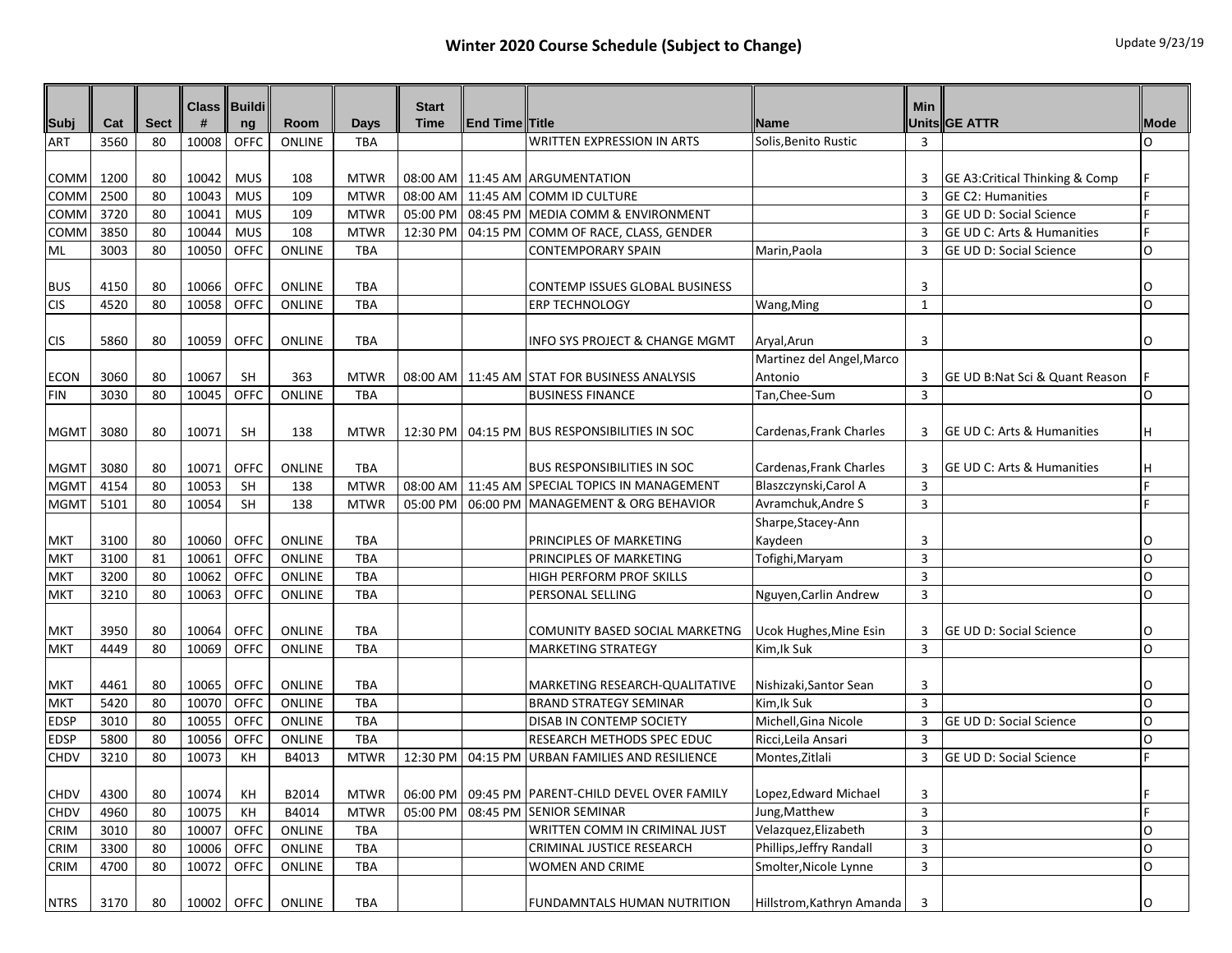| Subj        | Cat  | <b>Sect</b> | <b>Class</b><br># | <b>Buildi</b><br>ng | Room          | Days        | <b>Start</b><br><b>Time</b> | <b>End Time Title</b> |                                                      | Name                      | <b>Min</b>     | Units GE ATTR                   | Mode     |
|-------------|------|-------------|-------------------|---------------------|---------------|-------------|-----------------------------|-----------------------|------------------------------------------------------|---------------------------|----------------|---------------------------------|----------|
|             |      |             |                   |                     |               |             |                             |                       |                                                      |                           |                |                                 |          |
| <b>NTRS</b> | 3570 | 80          | 10003             | <b>OFFC</b>         | ONLINE        | <b>TBA</b>  |                             |                       | <b>CHANGING FOOD SUPPLY &amp; HEALTH</b>             | Calderon, Laura L         | 3              | GE UD B:Nat Sci & Quant Reason  | 0        |
| <b>NTRS</b> | 4790 | 80          | 10004             | KH                  | B2008         | <b>MTWR</b> | 01:00 PM                    |                       | 03:05 PM PROF INTERACTN & WRITNG SKILLS              | Elizondo, Suzanne         | $\overline{3}$ |                                 | F        |
| <b>NTRS</b> | 4790 | 81          | 10005             | KH                  | B2008         | <b>MTWR</b> |                             |                       | 05:10 PM   06:10 PM   PROF INTERACTN & WRITNG SKILLS | Elizondo, Suzanne         | 3              |                                 | F        |
|             |      |             |                   |                     |               |             |                             |                       |                                                      |                           |                |                                 |          |
| <b>ANTH</b> | 1500 | 80          | 10033             | <b>OFFC</b>         | ONLINE        | <b>TBA</b>  |                             |                       | <b>CULTURAL ANTHROPOLOGY</b>                         | Bodoh-Creed, Jessica Anne | 3              | <b>GE D: Social Science</b>     | O        |
| <b>ANTH</b> | 2600 | 80          | 10034             | OFFC                | ONLINE        | <b>TBA</b>  |                             |                       | <b>BIOLOGICAL ANTHROPOLOGY</b>                       | Arenson, Lauren Joy       | 3              | GE B2:Biol Sci - Lecture & Lab  | O        |
| <b>ANTH</b> | 2600 | 81          | 10035             | KH                  | C2091         | <b>MTWR</b> | 08:00 AM                    |                       | 11:45 AM BIOLOGICAL ANTHROPOLOGY                     |                           | 3              | GE B2:Biol Sci - Lecture & Lab  | F        |
| <b>ANTH</b> | 2600 | 82          | 10051             | KH                  | B2017         | <b>MTWR</b> | 10:30 AM                    |                       | 12:50 PM BIOLOGICAL ANTHROPOLOGY                     | Parga, Joyce Ann          | 3              | GE B2:Biol Sci - Lecture & Lab  | F        |
| <b>ANTH</b> | 2600 | 83          | 10052             | KH                  | C2091         | <b>MTWR</b> | 01:00 PM                    |                       | 04:45 PM BIOLOGICAL ANTHROPOLOGY                     |                           | $\overline{3}$ | GE B2:Biol Sci - Lecture & Lab  | F        |
|             |      |             |                   |                     |               |             |                             |                       |                                                      |                           |                |                                 |          |
| <b>ANTH</b> | 3610 | 80          | 10036             | <b>OFFC</b>         | <b>ONLINE</b> | <b>TBA</b>  |                             |                       | RACE, RACISM & HUMAN VARIATION                       | Bleuze, Michele           | 3              | GE UD B:Nat Sci & Quant Reason  | 0        |
| <b>BIOL</b> | 4170 | 80          | 10021             | KH                  | C1066         | <b>MTWR</b> | 08:30 AM                    |                       | 12:00 PM GENE MANIPULATION                           | Lanning, Nathan James     | 3              |                                 | l F      |
| <b>BIOL</b> | 4200 | 80          | 10022             | OFFC                | <b>ONLINE</b> | <b>TBA</b>  |                             |                       | <b>GLOBAL CHANGE</b>                                 | Narguizian, Paul J.       | $\overline{3}$ |                                 | O        |
| <b>CLS</b>  | 1200 | 80          | 10015             | OFFC                | ONLINE        | <b>TBA</b>  |                             |                       | CHICANOS, GENDER & CLASS IN US                       |                           | 3              | GE Amer Inst: US History        | O        |
|             |      |             |                   |                     |               |             |                             |                       |                                                      |                           |                |                                 |          |
| <b>CLS</b>  | 1300 | 80          | 10016             | <b>OFFC</b>         | ONLINE        | <b>TBA</b>  |                             |                       | <b>CONSTITUTION AND CHICANOS</b>                     |                           | 3              | GE Amer Inst:US Const-St/Local  | O        |
| <b>CLS</b>  | 1500 | 80          | 10017             | OFFC                | <b>ONLINE</b> | <b>TBA</b>  |                             |                       | <b>CULTURAL DIVERSITY</b>                            |                           | $\overline{3}$ | <b>GE D: Social Science</b>     | O        |
| <b>CLS</b>  | 3220 | 80          | 10018             | <b>OFFC</b>         | ONLINE        | <b>TBA</b>  |                             |                       | THE AMERICAS RACE & GENDER                           |                           | $\overline{3}$ | GE UD C: Arts & Humanities      | <b>O</b> |
| <b>CLS</b>  | 3300 | 80          | 10019             | <b>OFFC</b>         | ONLINE        | <b>TBA</b>  |                             |                       | CLASS, RACE AND GENDER                               |                           | 3              | GE UD D: Social Science         | O        |
|             |      |             |                   |                     |               |             |                             |                       |                                                      |                           |                |                                 |          |
| <b>CLS</b>  | 3770 | 80          | 10020             | <b>OFFC</b>         | <b>ONLINE</b> | <b>TBA</b>  |                             |                       | <b>ENVIRONMENTAL JUSTICE</b>                         |                           | 3              | GE UD B:Nat Sci & Quant Reason  | O        |
|             |      |             |                   |                     |               |             |                             |                       |                                                      | Bezdecny, Kristine        |                |                                 |          |
| <b>GEOG</b> | 3690 | 80          | 10038             | KH                  | D4046         | <b>MTWR</b> | 01:00 PM                    |                       | 03:20 PM FUNDAMENTALS OF GEOG INFO SYS               | Michelle                  | 3              |                                 |          |
|             |      |             |                   |                     |               |             |                             |                       |                                                      | Bezdecny, Kristine        |                |                                 |          |
| <b>GEOG</b> | 3690 | 81          | 10039             | KH                  | D4046         | <b>MTWR</b> |                             |                       | 03:30 PM   05:50 PM   FUNDAMENTALS OF GEOG INFO SYS  | Michelle                  | 3              |                                 |          |
|             |      |             |                   |                     |               |             |                             |                       |                                                      |                           |                |                                 |          |
| PAS         | 1100 | 80          | 10046             | <b>OFFC</b>         | ONLINE        | <b>TBA</b>  |                             |                       | <b>RACIAL EQUALITY, GOV &amp; CONST</b>              | Ratcliff, Anthony James   | 3              | GE Amer Inst:US Const-St/Local  | O        |
| PAS         | 1510 | 80          | 10047             | FA                  | 347           | <b>MTWR</b> |                             |                       | 12:30 PM   04:15 PM   AFRICAN AMERICAN HISTORY       |                           | 3              | <b>GE Amer Inst: US History</b> | E        |
| PAS         | 1800 | 80          | 10049             | <b>OFFC</b>         | ONLINE        | <b>TBA</b>  |                             |                       | <b>CRITICAL RACE THEORY</b>                          | McDougal III, Serie       | 3              | <b>GE D: Social Science</b>     | O        |
|             |      |             |                   |                     |               |             |                             |                       |                                                      | <b>Bakeer Abdul-</b>      |                |                                 |          |
| PAS         | 3822 | 80          | 10048             | OFFC                | <b>ONLINE</b> | <b>TBA</b>  |                             |                       | ETHNICITY & EMOTIONS IN FILM                         | Jabbaar,Aminah T          | 3              | GE UD C: Arts & Humanities      | O        |
| <b>POLS</b> | 5863 | 80          | 10068             | KH                  | B2008         | <b>SU</b>   | 09:00 AM                    |                       | 04:30 PM EFFECTIVE PUB HRM                           |                           | 1              |                                 | F        |
| <b>POLS</b> | 5955 | 80          | 10031             | PE                  | 202           | <b>SU</b>   | 09:00 AM                    |                       | 04:30 PM SEM: SELECTED ISSUES IN PA                  |                           | $\mathbf{1}$   |                                 | F        |
| PSY         | 1500 | 80          | 10009             | KH                  | B4014         | <b>MTWR</b> | 08:00 AM                    | 11:45 AM              | <b>INTRODUCTORY PSYCHOLOGY</b>                       |                           | 3              | <b>GE D: Social Science</b>     | F        |
|             |      |             |                   |                     |               |             |                             |                       |                                                      |                           |                |                                 |          |
| <b>PSY</b>  | 3070 | 80          | 10010             | KH                  | B3009         | <b>MTWR</b> |                             |                       | 08:00 AM 11:45 AM PSY OF VIOLENCE & AGGRESSION       |                           | 3              | GE UD B:Nat Sci & Quant Reason  | IF       |
|             |      |             |                   |                     |               |             |                             |                       |                                                      |                           |                |                                 |          |
| <b>PSY</b>  | 3230 | 80          | 10011             | KH                  | B3016         | <b>MTWR</b> |                             |                       | 12:30 PM   04:15 PM   PSYCH OF EMOTION & MOTIVATION  |                           | 3              | GE UD B:Nat Sci & Quant Reason  |          |
| PSY         | 3300 | 80          | 10012             | KH                  | B2014         | <b>MTWR</b> |                             |                       | 08:00 AM   11:45 AM   PSY PREJUDICE & DISCRIMINATION |                           | 3              | GE UD D: Social Science         | F        |
|             |      |             |                   |                     |               |             |                             |                       |                                                      |                           |                |                                 |          |
| <b>PSY</b>  | 3880 | 80          | 10013             | KH                  | B2014         | <b>MTWR</b> |                             |                       | 12:30 PM   04:15 PM   SEX AND GENDER                 |                           | 3              | GE UD B:Nat Sci & Quant Reason  |          |
| PSY         | 4650 | 80          | 10014             | KH                  | <b>B111</b>   | <b>MTWR</b> |                             |                       | 12:30 PM   04:15 PM MULTICULTURAL PSYCHOLOGY         |                           | $\overline{3}$ |                                 | lF.      |